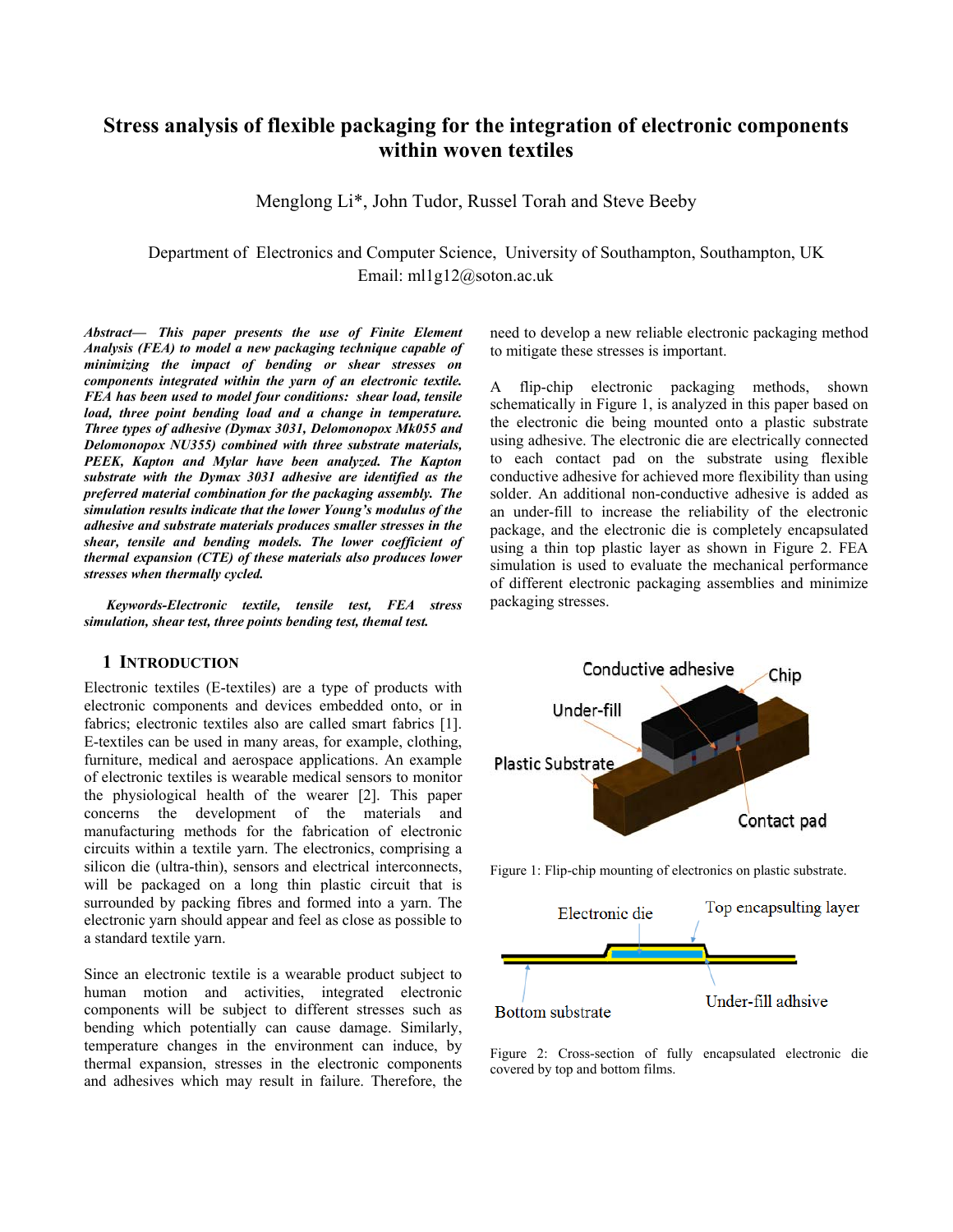This paper is divided into four sections. Section two describes the four modelling methods to simulate shear load, tensile load, thermal cycling and three points bending. The first principle stress, minimum principle stress, von-Mises stress and maximum shear stress have been analyzed in all four models as described in section three. The conclusions are presented in section four.

### **2 MODELLING METHOD**

Achieving a reliable methodology for packaging bare die on thin plastic substrates requires an extensive modelling exercise to minimize stresses in the assembly that occur due to bending and temperature changes during normal operation. The packaging stresses have been modelled using ANSYS Finite Element Analysis (FEA) in a static stress analysis.

FEA has been used to determine the stresses in the mounted ultra-thin die/adhesive/plastic substrate assembly under four conditions. The four conditions include a shear load, a tensile load, a three point bending load and under a change in temperature. The models used are shown in Figures 3 and 4. These models have been used to optimize the thickness of the die, select the best adhesive and substrate materials used in the assembly to minimize the stresses.

Thermal stress is produced by temperature changes [3] in the packaged electronic device, and is potentially a key failure mechanism. A thermal expansion model is developed to simulate the stresses inside the electronic package caused by temperature changes. Figure 3(a) shows the thermal expansion model, a long substrate layer will allow the die and adhesive to bend more easily. The left edge of substrate was fixed, and the whole package is heated up from 0 °C to 100 °C.

The shear test model as shown in Figure 3(b) is based upon the industrial standard test document MIL-STD-883 [4]. A force is applied to the left edge of the die and perpendicular to the primary substrate. The left and right edges of the substrate are fixed and the top and bottom surface of the substrate also are fixed.

Figure 4(a) shows the three point bending model which replicates a practical testing set-up [5, 6]. The two stands are used in this bending test to allow space for the packaged electronic die to bend. The two stands are fixed, and an external force is applied to location "a" at the center of the electronic die.

The tensile test model is also based on the industrial test standard document MIL-STD-883 [5]. In the document, section 3.1.6: test condition H- Pull-off test states that the substrate should be fixed while a pull-off stress is applied to the die [5]. Figure 4(b) shows the tensile test model. In the model, an external force is applied on the top surface of the die, and the left and right edges and top and bottom surface of the substrate are fixed.



Figure 3: FEA modelling method, (a) diagram for thermal expansion model and (b) shear load model.



Figure 4: FEA modelling method, (a) diagram for three points bending model and (b) tensile load model.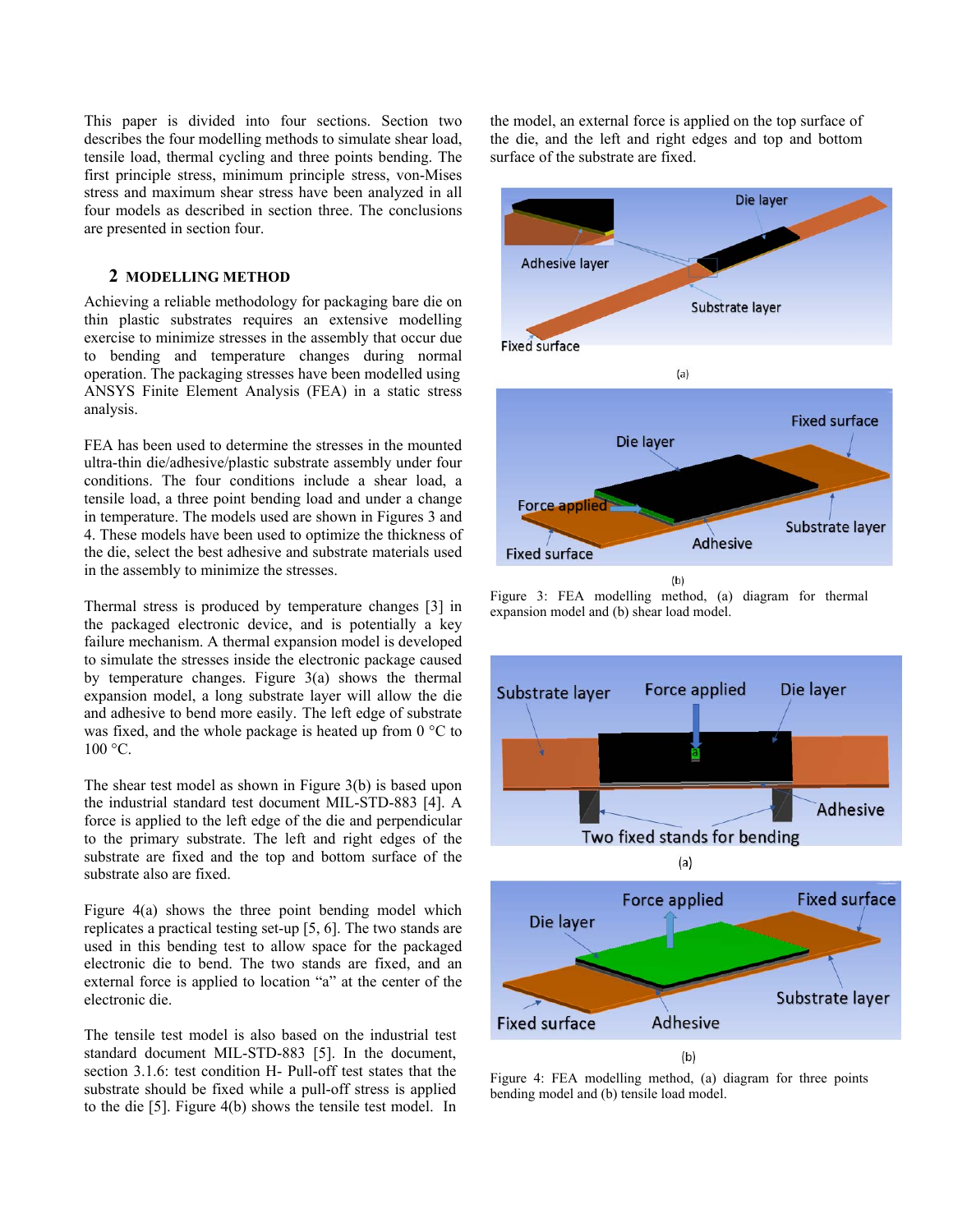### **3 SIMULATION RESULTS AND DISSCUSSION**

The simulations presented in this paper aim to determine how the geometric and material parameters influence on the stresses in the packaged electronic device. These parameters include the thickness of the die, the substrate, the under-fill and the materials used for the substrate and under-fill.

The stresses induced within an electronic textile contribute to the failure of the packaged electronic component; external stresses are one of the main reason for die, adhesive and substrate to fail in electronic component packaging. In reference to the three failure theories (maximum shear stress theory, maximum distortion energy theory and maximum normal stress theory) [7], the first principal stress, minimum principal stress, von-Mises stress and maximum shear stress which are caused by external force have been analyzed in the four simulation models.

| Product      | Young's | <b>CTE</b> | Density      | Tensile  |
|--------------|---------|------------|--------------|----------|
|              | Modules | $(K^{-1})$ | $(gcm^{-3})$ | Strength |
|              | (MPa)   |            |              | (MPa)    |
| Silicone     | 150000  | $1.1E-06$  | 2.33         | 7000     |
| die          |         |            |              |          |
|              |         |            |              |          |
| Dymax        | 100     | 178E-06    | 1.03         | 10       |
| 3031         |         |            |              |          |
| <b>MK055</b> | 3200    | 6.4E-05    | 1.2          | 50       |
|              |         |            |              |          |
| <b>NU355</b> | 1700    | 150E-06    | 1.1          | 42       |
|              |         |            |              |          |
| <b>PEEK</b>  | 3800    | 4.7E-05    | 1.32         | 98       |
| Kapton       | 2500    | $2E-0.5$   | 1.42         | 231      |
|              |         |            |              |          |
| Mylar        | 3100    | 1.7E-05    | 1.39         | 138      |
|              |         |            |              |          |

Table 1: the properties of materials

Shear stress and von-Mises stress are the most important factors for evaluating the strength of the adhesive and substrate layers of an electronic component package [7]. The first principal stress, minimum principal stress are the main stresses to electronic die failure [7]. The first principal stress is the maximum tensile stress and the minimum principal stress is the maximum compressive stress. In all simulations the first principal stress and minimum principal stress are detected in the die layer. In the simulations to compare under-fill adhesive materials, the shear stress and the von-Mises stress are detected in adhesive layer. In the substrate materials comparison simulations the von-Mises stress are detected in substrate layer. The length and width of the die and the under-fill layer are fixed at 5 mm and 1 mm respectively. The substrate has a length of 10 mm and a width of 1mm for shear load, tensile load and the three point bending load test whilst the length of substrate increased to 20 mm for the thermal expansion test to allow the die and adhesive to bend more easily. Three types of adhesive (Dymax 3031, Delomonopox Mk055 and Delomonopox NU355) and three substrate materials, PEEK, Kapton and Mylar have been simulated and the properties of those material as shown table 1. In all simulations the thicknesses of the die, adhesive and substrate are 0.025mm, 0.01mm and 0.05mm respectively.

#### **3.1 COMPARISION OF UNDER-FILL ADHESIVE MATERIAL**

The relationship between the adhesive materials and the stresses on the packaged electronic device is discussed in this section. The substrate material is Kapton and the die material is silicon. A force load of 5N was used for the tensile test, three point bending test and the shear test. The adhesives Dymax3031, MK055 and NU355 have been compared, and the von-Mises stress and maximum shear stress are detected in the under-fill adhesive layer in this section.

Figure 5(a) shows the simulation result for the effect of adhesive materials in the tensile test model, this shows that adhesive material changes do not affect the compressive and tensile stresses in the die layer and the under-fill adhesive. Dymax 3031 has the best performance in the tensile test model since it showed smaller von-Mises and shear stresses in comparison with the other adhesives. This is because Dymax3031 has the smallest Young's modulus. In the shear load simulations shown in Figure  $5(b)$ , the Dymax 3031 shows a slightly smaller tensile stress and also the smallest compressive stress in the die layer. In the adhesive layer, Dymax 3031 has the smallest von-Mises and shear stresses because of the lower Young's Modulus.

In the thermal expansion model, the compressive stress in the three adhesives were almost the same as shown in Figure 6(a). The Dymax 3031 produced the smallest tensile stress in the die layer and the smallest von-Mises and shear stresses in the adhesive layer, since it has the smallest coefficient of thermal expansion (CTE) compared with other under-fill materials.

The three point bending test results shown in Figure 6(b) indicate that Dymax 3031 again results in the smallest von-Mises stress and shear stress in the adhesive layer. The Dymax 3031 and NU355 produced similar compressive stress and tensile stress in the die layer, where the MK055 produced the largest compressive stress and tensile stress.

All four models indicate that, of the three different adhesives, Dymax 3031 is the preferred choice.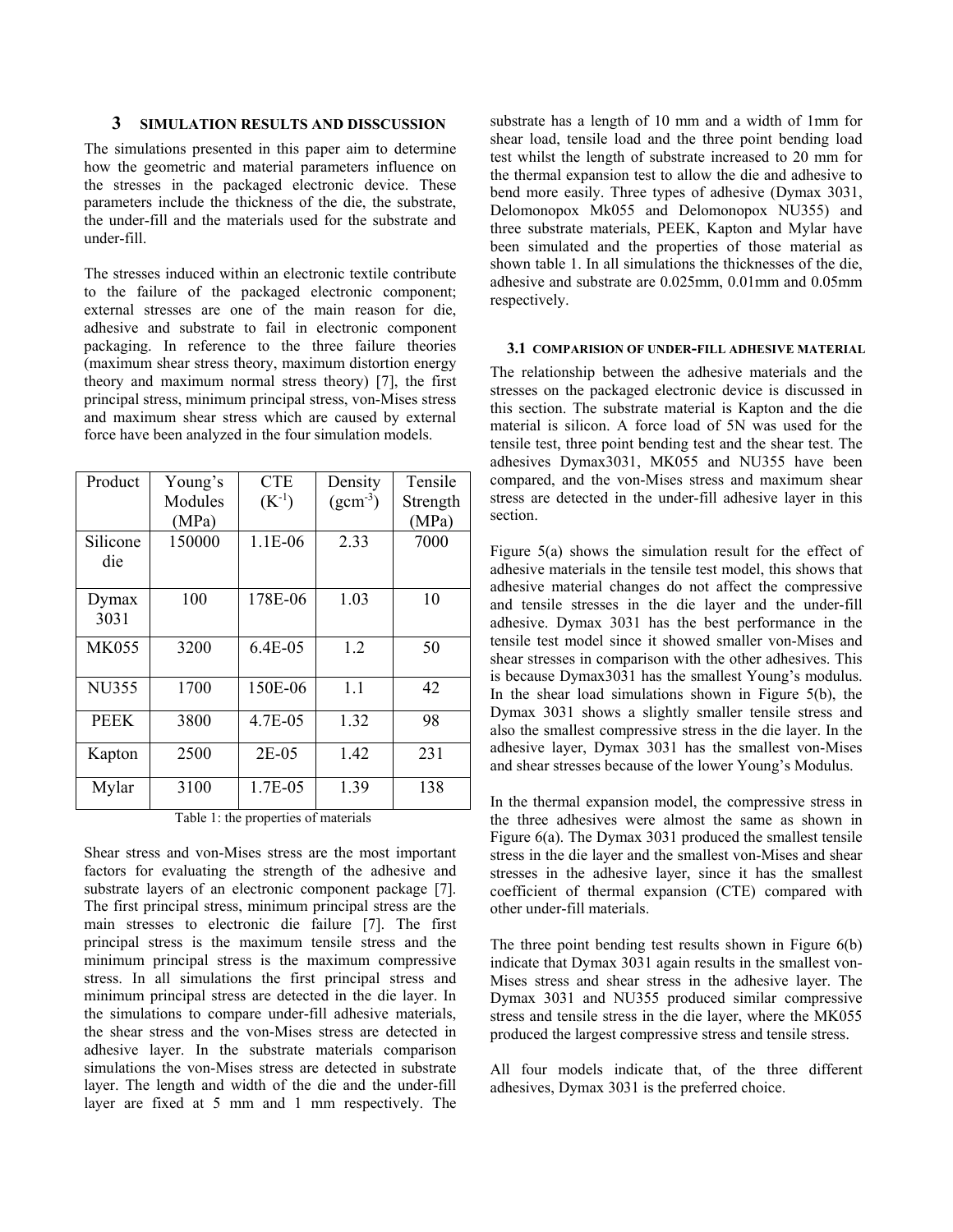

Figure 5: Simulation results comparing under-fill materials in (a) tensile load test, and (b) shear load test. (Von-mises stress and Max stress are detected in adhesive layer, tensile and compressive stress are detected in die layer.)



(Ы)

Figure 6: Simulation results comparing under-fill materials in (a) thermal expansion test, and (b) three points bending test. (Vonmises stress and Max stress are detected in adhesive layer, tensile and compressive stress are detected in die layer.)

# **3.2 COMPARISION OF SUBSTRATE MATERIAL**

The choice of substrate material also affects the stresses in the packaged electronic device. In this section, PEEK, Kapton and Mylar substrates have been simulated in the four models. The die material is silicon and the adhesive is Dymax 3031. 10 N load is used for the three point bending, shear test and tensile models and the von-Mises stress and maximum shear stress are detected in the substrate layer for substrate comparison.



(a)



Figure 7: Simulation results comparing substrate materials in (a) tensile load test, and (b) shear load test. (Von-Mises stress and maximum shear stress are detected in the substrate layer, tensile and compressive stress are detected in die layer.)

The tensile test simulation results (shown Figure  $7(a)$ ) indicate that the von-Mises and shear stresses in the three different substrates are very small compared with the strength of substrate material. The tensile and compressive stress, detected in the die layer, also are very small compared with the strength of the die material. So, in the tensile load simulation, the use of different substrate materials should not significantly affect the failure of electronic device package. The tensile and compressive stress detected in the die layer for the shear load are also similar for the three different substrate materials, but the Kapton substrate produced the smallest Von-Mises stress and shear stress as it has the smallest Young's Modulus.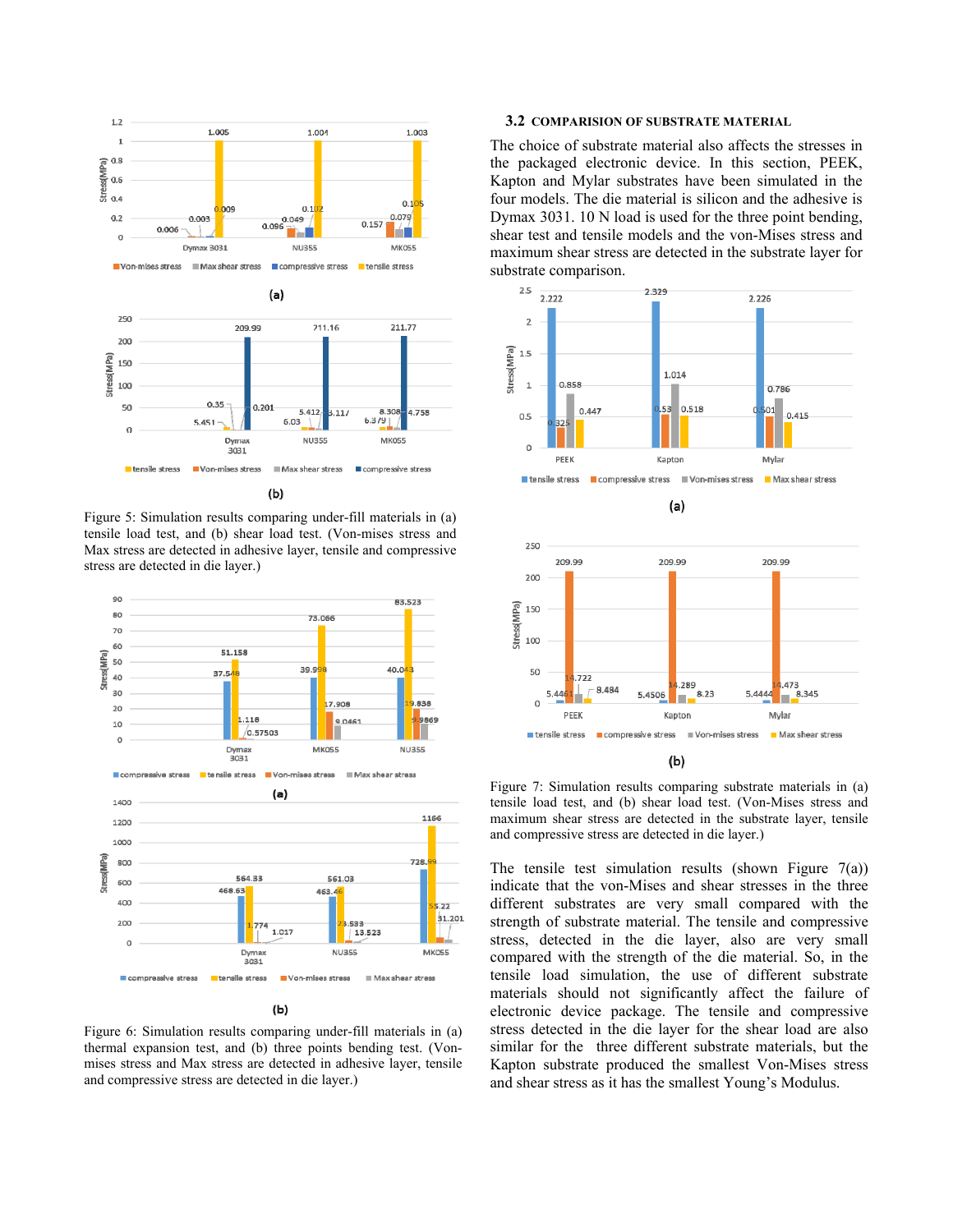Figure 8 shows the simulation results of the thermal expansion and bending test. The induced stresses are much lower than the die material strength, but the PEEK substrate produced the largest compressive and tensile stress. The Kapton substrate demonstrated the best performance in the substrate and die.

In the three point bending, shear load and thermal expansion models, the Kapton substrate again showed the best performance. The tensile test models also showed that the material of substrate should not significantly affect the failure of the electronic device package. Overall, Kapton should offer the highest reliability in the electronic package.



Figure 8: Simulation results for comparing substrate materials in (a) thermal expansion test, and (b) three points bending test. (Von-Mises stress and maximum shear stress are detected in the substrate layer, tensile and compressive stress are detected in die layer.)

#### **3.3 EFFECT OF ELECTRONIC DIE THICKNESS**

In order to determine the relationship between the die thickness and the stresses in the electronic device package, the thickness of the substrate and adhesive layer, and the materials used for die, adhesive and substrate all are fixed in the models. The die material used is standard silicon, the substrate material is Kapton and the adhesive layer material is Dymax 3031. The adhesive thickness is fixed to 10µm and substrate thickness is fixed at 150 µm. A 10N loaded force is used in shear test. The bend and tensile test models have a load force of 5 N. Die thicknesses of 0.025 mm. 0.050 mm, 0.075 mm and 0.125 mm have been simulated and compared. The compressive and tensile stress are detected in the die layer and the von-Mises and shear stress are detected in the adhesive layer in this section.



Figure 9: Simulation results for (a) shear stress and von-Mise stress in bending and shear test, (b) tensile stress and compressive stress in bending and shear test. (Von-mises stress and Max stress are detected in adhesive layer, tensile and compressive stress are detected in die layer.)

The shear stress, von-Mises stress, tensile stress and compressive stress have been compared in shear load and the three point bending test simulation as shown Figure 9. The 0.025 mm thick die resulted in the lowest tensile and compression stresses, although the stresses in the adhesive layer is similarly low for die thicknesses of 0.025 mm, 0.05 mm and 0.075 mm. These results indicate that thinner die result in lower packaging stresses under mechanical load.

Figure 10 shows thermal expansion and tensile load simulation results. The shear and von-Mises stresses in the